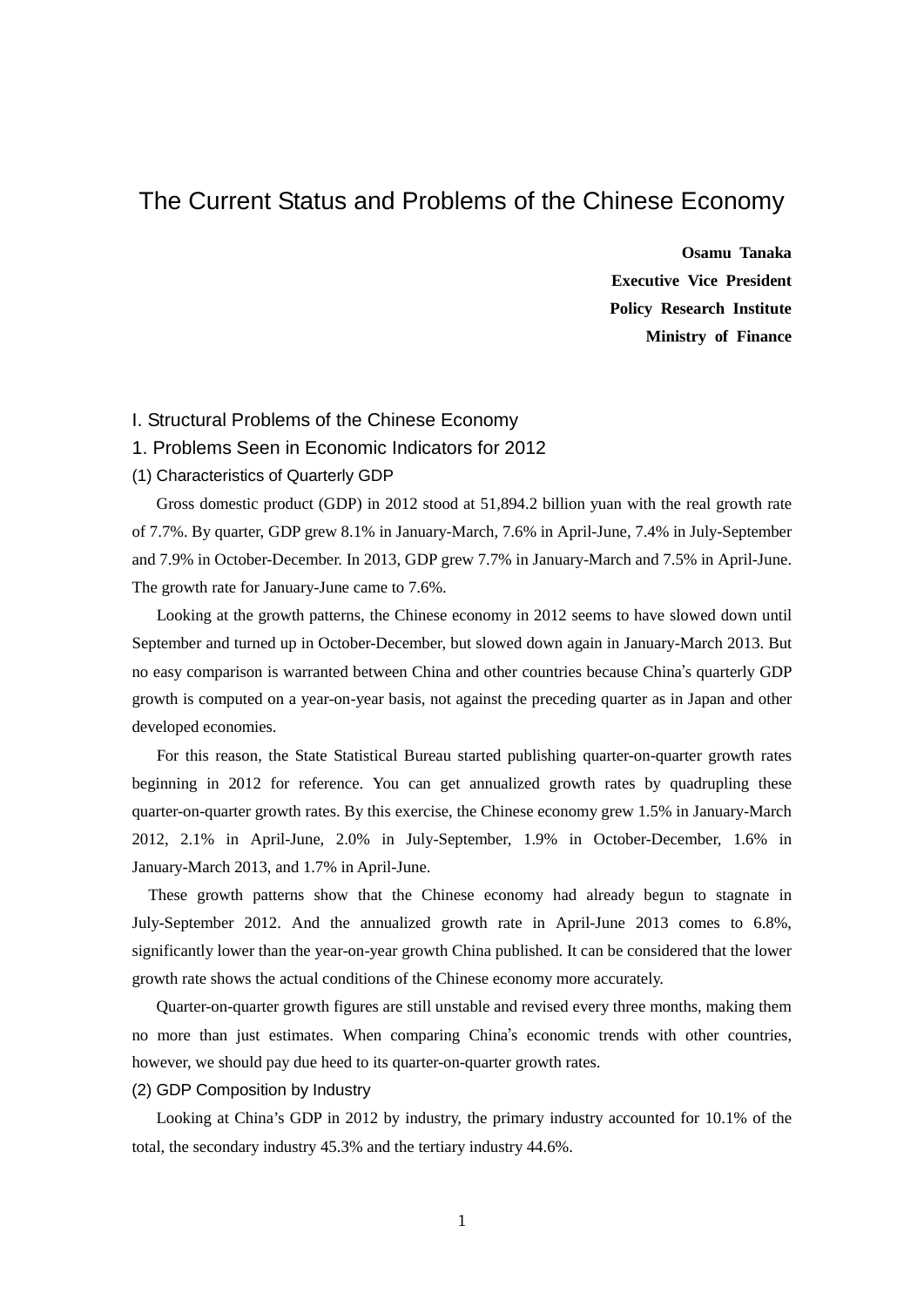This breakdown indicates that the secondary industry carries a significant weight in China. By comparison, for Japan's GDP in 2011, the secondary industry accounted for 25.9% and the tertiary industry 72.4%, and for the United States, the secondary industry accounted for 17.3% and the tertiary industry 79.6%. In other words, the secondary industry has a disproportionately large share in the Chinese economy, with the tertiary industry yet to be fully developed. This is one of structural problems in the Chinese economy.

#### (3) GDP Composition by Demand

 Looking at China's GDP in 2012 by demand, final consumption accounted for 49.2%, capital formation (investment) 48.1% and net exports (exports minus imports) 2.7%.

 This clearly shows that investment is the primary driving force of the Chinese economy. By comparison, for Japan's GDP in 2011, investment accounted for 19.5% and final consumption 78.8%, and for the United States, investment accounted for 13.1% and final consumption 90.8%. The weight of private consumption comes to 35.7% for China (2012), compared against 59.2% for Japan (2011) and 70.5% for the United States (2011), showing very weak private consumption in China. The heavy dependence on investment with weak private consumption is the second structural problem in the Chinese economy.

 What is the reason for weak private consumption in China? It is because of the huge income disparity in China, as described below. Consumption by the wealthy class has already reached the saturation point, with rich people already having everything they want. By contract, the middle income group cannot purchase what they want because of their weak purchasing power. This income disparity needs to be corrected in order to promote private consumption.

# (4) Income Levels in Cities and Agricultural Areas

 In 2012, the average disposable income per urban resident stood at 24,565 yuan, showing the real growth of 9.6% year on year (12.6% in nominal terms), while the average cash income per farmer came to 7,917 yuan, showing the real year-on-year growth of 10.7% (13.5% in nominal terms).

 Though the growth of income for farmers topped that for urban residents, there is the income gap of more than three times between cities and agricultural areas. The income disparity between cities and agricultural areas is the third structural problem in the Chinese economy.

(5) Age Composition of the Chinese Population

The age composition of the Chinese population is as follows:

- 1) 60 or older: 193.90 million, accounting for 14.3% of the total population (up 0.59 percentage point over the end of the previous year);
- 2) 65 or older: 127.14 million, accounting for 9.4% of the total population (up 0.27 percentage point over the end of the previous year); and
- 3) 15 to 59 (working-age population): 937.27 million, accounting for 69.2 of the total population (down 0.60 percentage point from the end of the previous year).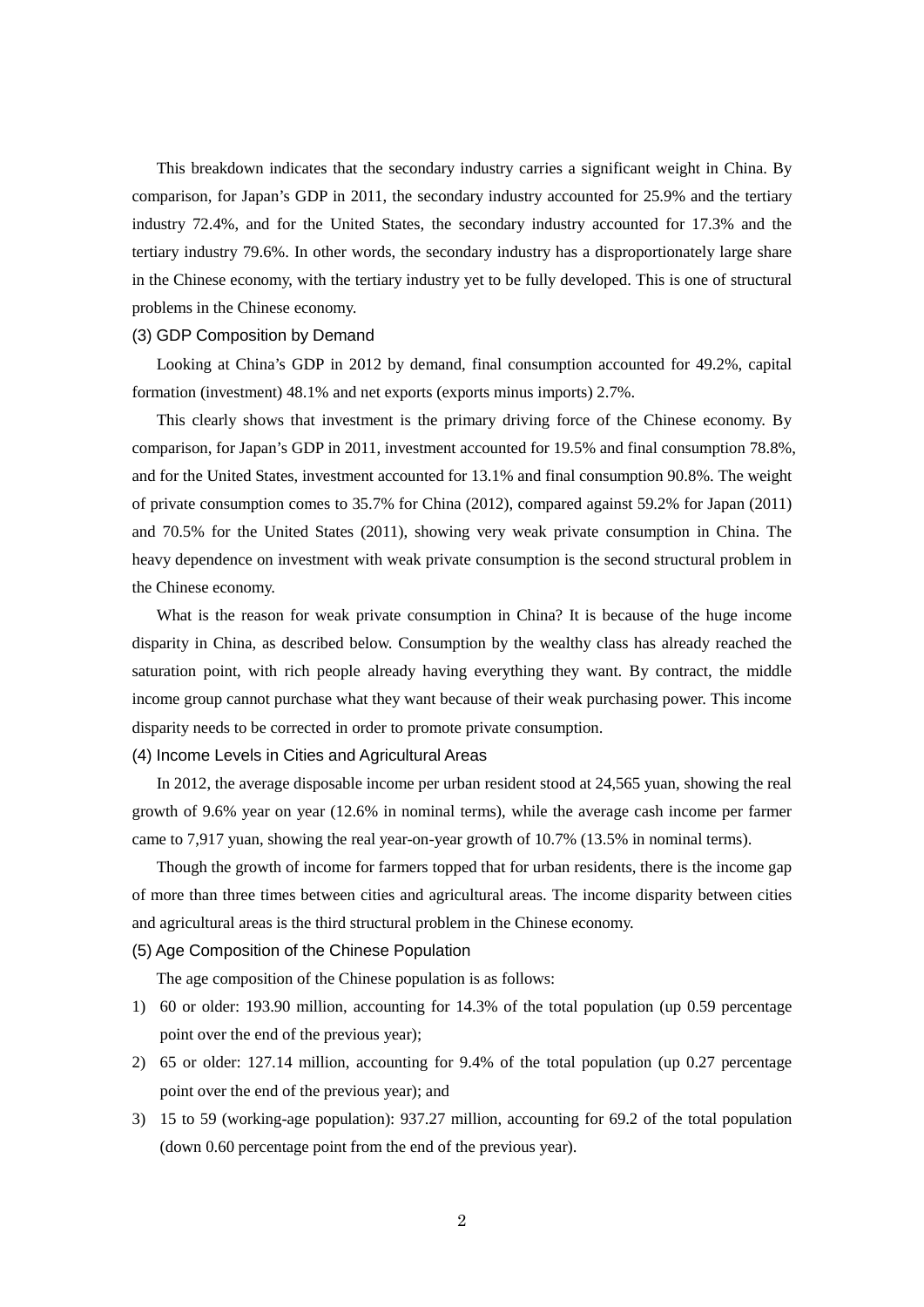This shows the fast pace of the aging of the population in China, and the development of the social insurance system is failing to catch up with it. The expression of "getting old before getting rich" is often used in China recently. This means that China has reached the full-fledged graying society before the whole nation becomes rich.

 The problem goes beyond this. In 2012, the working-age population dwindled by 3.45 million from the previous year, dropping for the first time ever. The working-age population was previously forecast to peak out around 2015. This came three years sooner than expected.

 In Japan, the working-age population peaked out in the mid-1990s, and some say that this has led to the decline of the potential growth rate and the long-term stagnation of the Japanese economy. It appears that China has finally got to this stage.

 This resulted in the spreading view among China's leaders and economists that "the high-growth period of China has come to an end." The question now is whether the Chinese economy will shift to a period of medium growth in a stable manner or slips into a period of low growth at once. It will depend on whether the Chinese leadership of President Xi Jinping and Prime Minister Li Keqiang will be able to solve a host of problems in the Chinese economy described later.

# 2. Problems Seen in Recent Major Economic Indicators

#### (1) Consumer Prices

 In July 2013, consumer prices in China increased 2.7% year on year. Food prices jumped 5.0%, and non-food prices also rose 1.6%. The trends of consumer prices in recent months are as follows:

Consumer prices: up 2.0% in January  $\rightarrow$  up 3.2% in February  $\rightarrow$  up 2.1% in March  $\rightarrow$  up 2.4% in April  $\rightarrow$  up 2.1% in May  $\rightarrow$  up 2.7% in June  $\rightarrow$  up 2.7% in July.

 As these price patterns show, consumer prices in China are fluctuating unevenly, apparently under the impact of movements of food prices. In the Chinese basket of consumer prices, the weight of food prices accounts for over 30%. Thus, prices in China are susceptible to the impact of agriculture.

 China experiences cold waves during winter, drought from spring to early summer, and flooding in parts of the country during summer. These weather conditions affect prices of agricultural products, mainly fresh vegetables. China's agriculture that is vulnerable to weather conditions makes prices unstable.

 Aside from this, production levels of pork, developments on the money supply front, price movements of crude oil and other resources, and trends of minimum wages are also affecting consumer prices in China.

# (2) House Prices

 In April 2013, selling prices of newly built houses for sale in 70 major and midsized cities across China declined from the previous month in four cities and leveled off in four cities. House prices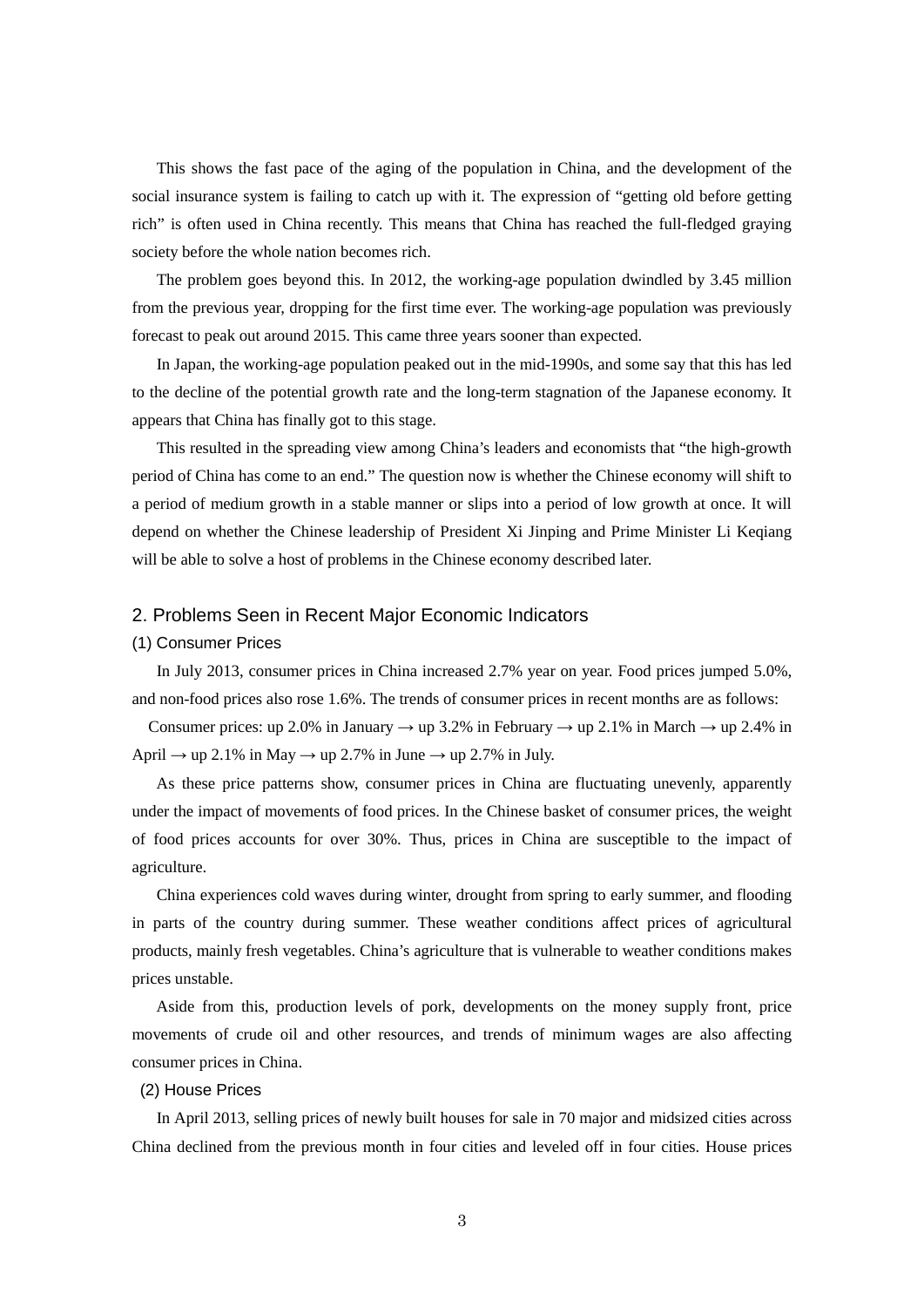increased in the remaining 62 cities, with the highest rise of 2.2% recorded in Xiamen. Year on year, house prices dropped only in one city. House prices stayed flat in no city, but rose in 69 cities, with the highest rate of increase of 18.3% registered in Beijing.

 House prices have been on the uptrend in China since 2009, apparently the side effect of large-scale economic measures launched in 2009-2010 in the wake of the Lehman Shock in 2008. The People's Bank of China (the central bank) eased credit policy substantially, and as a result, bank lending in 2009 doubled the 2008 level. The massive amount of money flew into the housing market, touching off the steep rises in house prices.

 Former Prime Minister Wen Jiabao came up with a series of countermeasures successively, including the reductions in down payments for and interest rates on housing loans, heavier taxation, restrictions on house purchases and the supply of low-rent public housing. But these measures have yet to produce intended effects, with house prices presenting a major problem in the Chinese economy.

#### (3) Trends of Industry, Consumption and Investment

 The trends of China's industry, consumption and investment in recent months are shown below on a year-on-year basis:

Industry: up 10.0% in 2012  $\rightarrow$  up 9.9% in January-February 2013  $\rightarrow$  up 8.9% in March  $\rightarrow$  up 9.3% in April  $\rightarrow$  up 9.2% in May  $\rightarrow$  up 8.9% in June  $\rightarrow$  up 9.7% in July

Consumption: up 14.3% in 2012  $\rightarrow$  up 12.3% in January-February 2013  $\rightarrow$  up 12.6% in March  $\rightarrow$ up 12.8% in April  $\rightarrow$  up 12.9% in May  $\rightarrow$  up 13.3% in June  $\rightarrow$  up 13.2% in July

Investment in urban areas: up 20.6% in 2012  $\rightarrow$  up 21.2% in January-February 2013  $\rightarrow$  up 20.9% in January-March  $\rightarrow$  up 20.6% in January-April  $\rightarrow$  up 20.4% in January-May  $\rightarrow$  up 20.1% in January-June  $\rightarrow$  up 20.1% in January-July

 These trends show that the increases in these indicators have slowed down in 2013 from 2012, and this is the primary reason behind the slack GDP growth in the first half of 2013.

 By contract, the growth of investment in real estate development remains solid, part of reasons why house prices have yet to come down.

Real estate investment: up 16.2% in 2012  $\rightarrow$  up 22.8% in January-February 2013  $\rightarrow$  up 20.2% in January-March  $\rightarrow$  up 21.1% in January-April  $\rightarrow$  up 20.6% in January-May  $-$  up 20.3% in January-June  $\rightarrow$  up 20.5% in January-July

#### (4) Exports and Imports

 Exports in July 2013 increased 5.1% over the same month of 2012 to \$185.99 billion, while imports rose 10.9% to \$168.17 billion, leaving a trade surplus of \$17.82 billion, down 29.6%. The recent trends of exports and imports are shown below:

Exports: up 7.9% in 2012  $\rightarrow$  up 25% in January 2013  $\rightarrow$  up 21.8% in February  $\rightarrow$  up 10.0% in March  $\rightarrow$  up 14.7% in April  $\rightarrow$  up 1% in May  $\rightarrow$  down 3.1% in June  $\rightarrow$  up 5.1% in July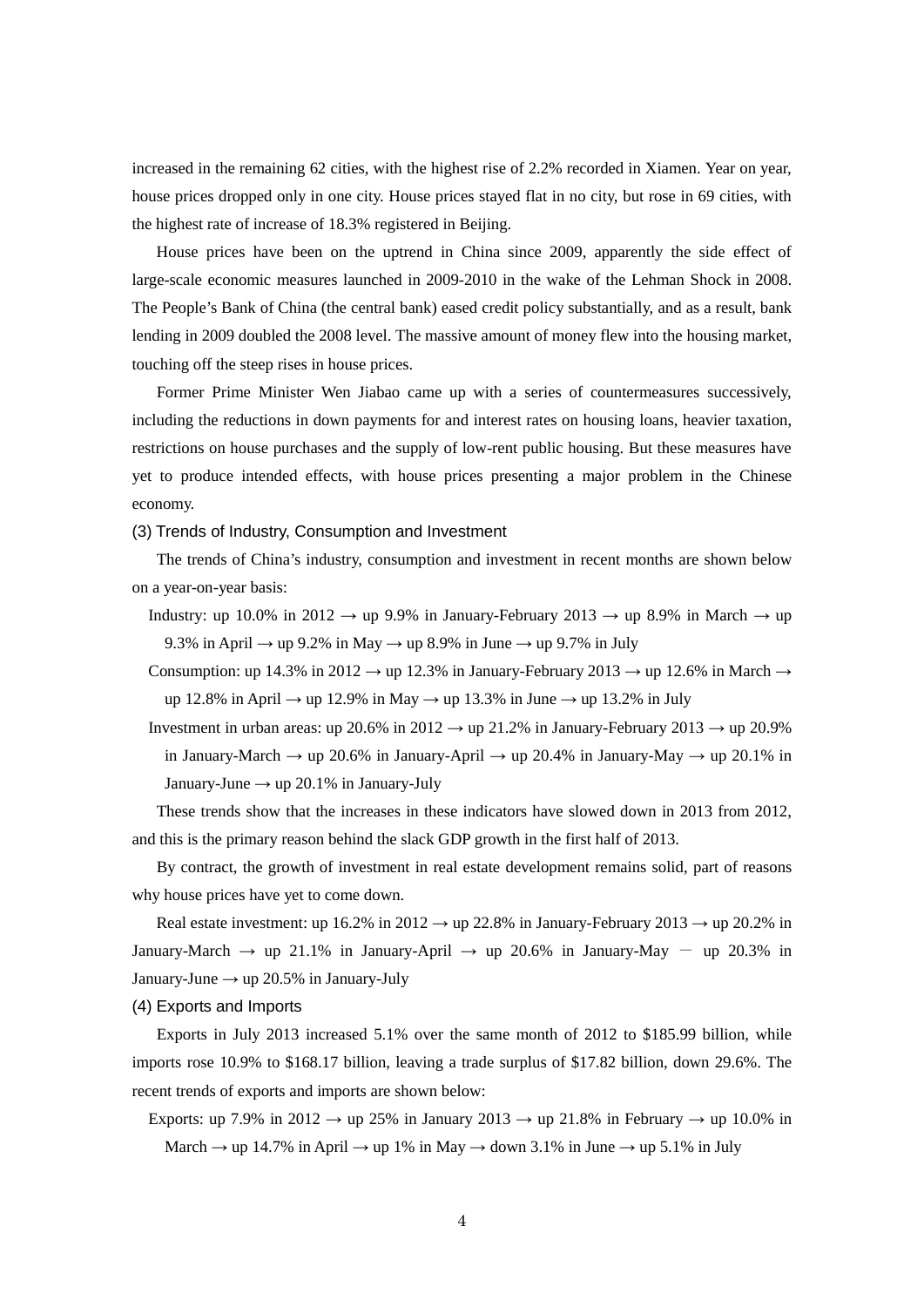Imports: up 4.3% in 2012  $\rightarrow$  up 28.8% in January 2013  $\rightarrow$  down 15.2% in February  $\rightarrow$  up 14.1% in March  $\rightarrow$  up 16.8% in April  $\rightarrow$  down 0.3% in May  $\rightarrow$  down 0.7% in June  $\rightarrow$  up 10.9% in July

 There were suspicions that exports in January-April had been padded. Therefore, the General Administration of Customs scrutinized export statistics in May 2012 onward, and as a result, exports in May onward slowed down significantly.

 In January-July 2013, exports increased 9.5% over the same period of 2012 to \$1,238,734 million, while imports rose 7.3% to \$1,113,024 million, leaving a trade surplus of \$125,710 million. By country, while overall exports and imports rose 8.5% in January-July year on year, trade dipped 1.8% with the European Union (EU), rose 6.2% with the United States, dropped 8.8% with Japan and increased 12.4% with the member states of the Association of Southeast Asian Nations (ASEAN). In the same period, China's trade showed no growth with Russia, expanded 15.8% with South Africa, edged up 0.1% with Brazil and dropped 5.0% with India.

 China's trade with the EU fell sharply since 2012 under the impact of the economic crisis in the EU. In addition, its trade with Japan has been shrinking in the aftermath of the confrontation over the Senkaku Islands since the autumn of 2012. The slowing of emerging economies has also made China's exports unstable.

#### (5) Utilization of Foreign Capital

 The amount of foreign capital utilized in July 2013 stood at \$9,408 million, an increase of 24.13% over the same month of 2012.

(Reference) Down 3.7% year on year in 2012  $\rightarrow$  down 7.3% in January 2013  $\rightarrow$  up 6.32% in February  $\rightarrow$  up 5.65% in March  $\rightarrow$  up 0.4% in April  $\rightarrow$  up 0.29% in May  $\rightarrow$  up 20.12% in June  $\rightarrow$  up 24.13% in July

The amount of foreign capital in January-July came to \$71,392 million, up 7.09% year on year.

Looking at foreign capital utilized in January-July by country, foreign capital from the EU amounted to \$4,637 million, up 16.72% year on year, from Japan \$5,181 million, up 9.57% (up 14.37% in January-June), and from the United States \$2,184 million, up 11.44%.

Direct foreign investment kept the negative growth since November 2011, but turned up again from February 2013, and these funds may be flowing into the real estate market.

#### (6) Money Market

 China's M2 at the end of July 2013 grew 14.5% over a year earlier, with the year-on-year growth picking up by 0.5 percentage point from the end of June. The trends of M2 in recent months are shown below:

M2: up 13.8% in December 2012  $\rightarrow$  up 15.9% in January 2013  $\rightarrow$  up 15.2% in February  $\rightarrow$  up 15.7% in March  $\rightarrow$  up 16.1% in April  $\rightarrow$  up 15.8% in May  $\rightarrow$  up 14.0% in June  $\rightarrow$  up 14.5% in July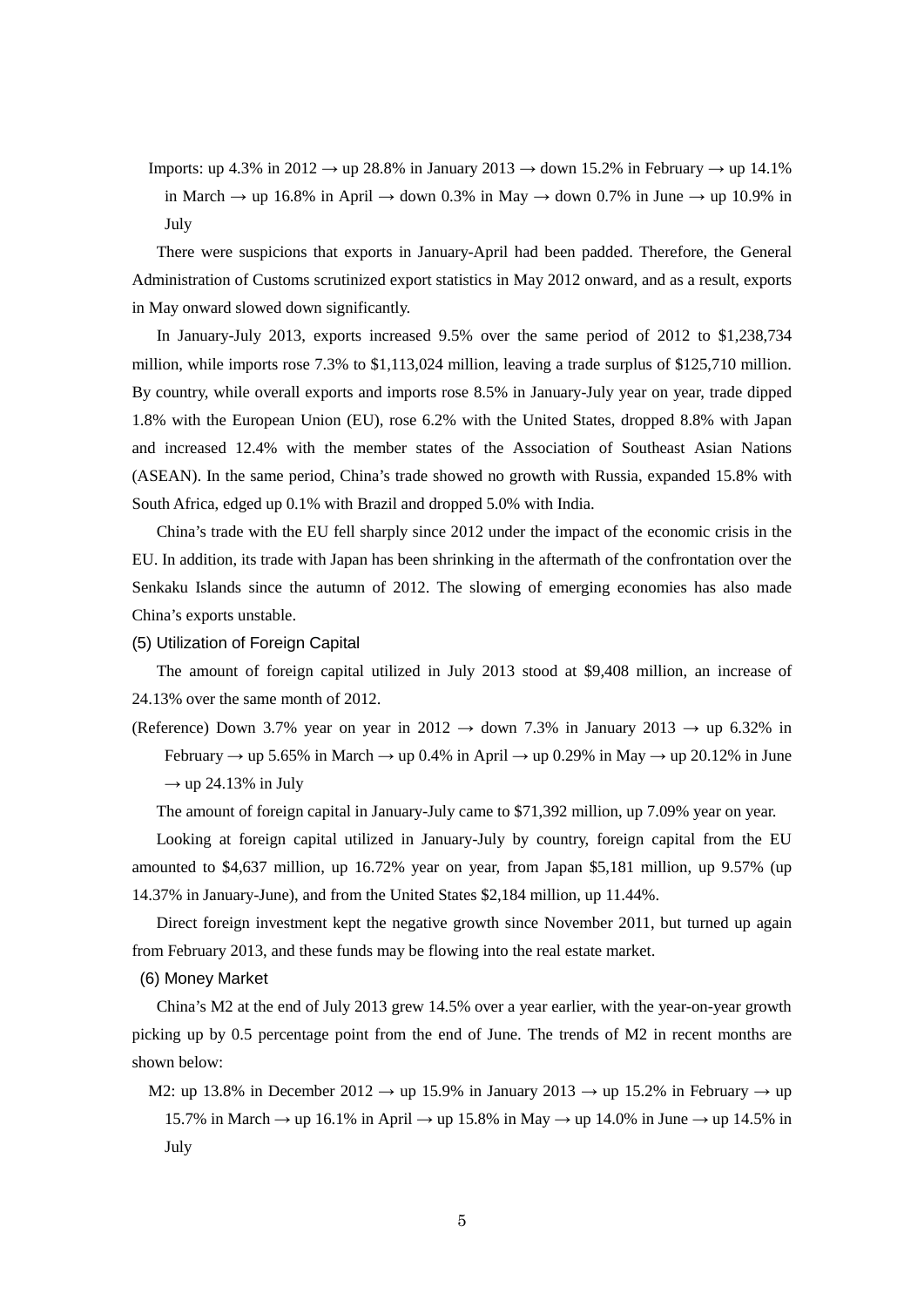The recent developments show the accelerating growth of M2 despite the stagnating trend of the Chinese economy. This may indicate that extra funds are flowing into the real estate market to push up house prices. The People's Bank of Japan slightly tightened its grip on the short-term money market in June in order to bring the M2 growth into line with its annual target of 13%. As a result, liquidity tightened at the end of June, leading to a sharp temporary rise in short-term interest rates. Following this development, the central bank eased its credit grip somewhat in July. Going forward, money supply trends require a close watch.

# (7) Public Finance

 China's fiscal revenues in July 2013 stood at 1,184.9 billion yuan, up 11% over the same month of 2012. Fiscal revenues for the entire nation in January-July came to 8,043.9 billion yuan, up 8% over the like period of 2012. The trends of fiscal revenues are shown below:

Fiscal revenues: up 12.9% in 2012  $\rightarrow$  up 7.2% in January-February 2013  $\rightarrow$  up 6.1% in March  $\rightarrow$ up 6.1% in April  $\rightarrow$  up 6.2% in May  $\rightarrow$  up 12.1% in June  $\rightarrow$  up 11% in July

 In January-July, China's fiscal expenditures amounted to 6,906.9 billion yuan, an increase of 8.9% year on year.

 The Finance Ministry attributes the two-digit growth of fiscal revenues in June and July to special factors, and sees it difficult to expect sharp increases in fiscal revenues going forward, given such factors as the slowdown of industrial production expected going forward and larger tax reductions. When China continued to mark the double-digit growth of GDP, fiscal revenues showed substantial growth of 20-30%. With the high-growth period coming to an end, however, the growth of fiscal revenues is slowing down significantly.

#### (8) Social Power Consumption

 China's social power consumption in July 2013 increased 8.8% over the same month of 2012. Social power consumption in January-July rose 5.7% year on year. The recent trends of power consumption are shown below:

Social power consumption: up 5.5% in 2012  $\rightarrow$  up 5.5% in January-February  $\rightarrow$  up 2.0% in March  $\rightarrow$  up 6.8% in April  $\rightarrow$  up 5.0% in May  $\rightarrow$  up 6.3% in June  $\rightarrow$  up 8.8% in July

 As power consumption is closely related to industrial activities, it is an important indicator for estimating the trends of the Chinese economy.

#### 3. Issues Related to Marketization

 China's decision in 1992 to shift from the planned economy to the socialist market economy was the inevitable choice for the long-term development of the Chinese economy. Nevertheless, the marketization is still the target of various criticisms. Needless to say, the market economy is not a panacea for everything. For the market economy to function effectively in China, it seems necessary to have a clear understanding of the following matters.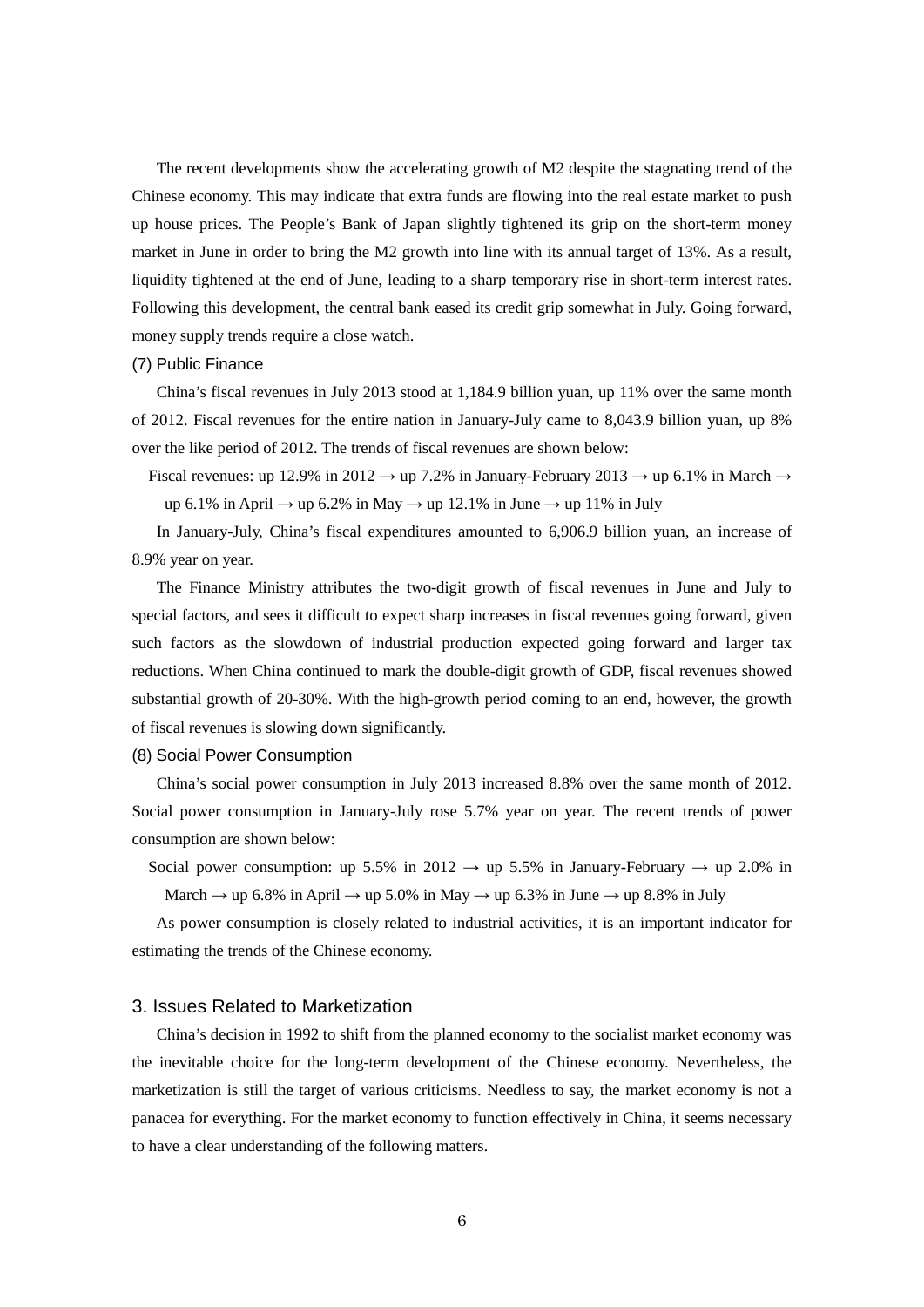#### (1) Clarification of the Roles of the Government and the Market

The market cannot solve all economic problems. The government must solve on its own things that cannot be left up to the market. However, there have been criticisms that the government 1) has been doing what it should not be doing; 2) has not been doing what it should be doing; and 3) has been doing wrong things.

Regarding 1), oft-repeated criticisms are leveled against the interference by local governments in investment decisions by state-owned enterprises and lending decisions by financial institutions. Such interference is apparently the legacy of the planned economy, and the advantages of the market economy would not come into full play unless this is put out of the way. Furthermore, China's industrial policy that leads to the excessive concentration of key industries in the hands of huge state-owned enterprises or enterprise groups would block the development of the non-public ownership economy.

 As for 2), solutions of environmental problems, redistribution of income and public welfare problems, as well as the development of infrastructure for the market economy are the roles the government should be taking up by the nature of things. Up to now, however, the deterioration of the environment has become a very serious problem, the economic disparity has widened, and medical care expenses, educational expenses and house prices have risen sharply. A delay in solving public welfare problems has helped raise the savings rate among Chinese people, weakened consumption and created the structural imbalance between investment and consumption. For the redistribution of income, it is essential for China to raise the labor share, strengthen efforts to improve and implement the individual income tax, introduce the progressive inheritance tax and develop the social insurance system. They are problems that cannot be solved by the market by the nature of things. As the government has failed to fully perform its role in these areas thus far, criticisms against the marketization reform have erupted.

 Moreover, the government should be taking the lead in the development of infrastructure for the market economy. At the top of the agenda was an early enactment of the Property Law and antimonopoly law. But the enactment of these two laws lagged far behind China's decision in 1992 to make a shift to the socialist market economy, resulting in a delay in bringing in standard market orders.

Regarding 3), the typical example is the practice of local governments to forcefully purchase land from farmers for cheap compensation and sell it off to developers to raise fiscal revenues. Also, "projects for political performance" and "image-building projects" may be counted in such examples.

#### (2) Problems of the Market and Information

For the market to function efficiently, all market participants should have access to necessary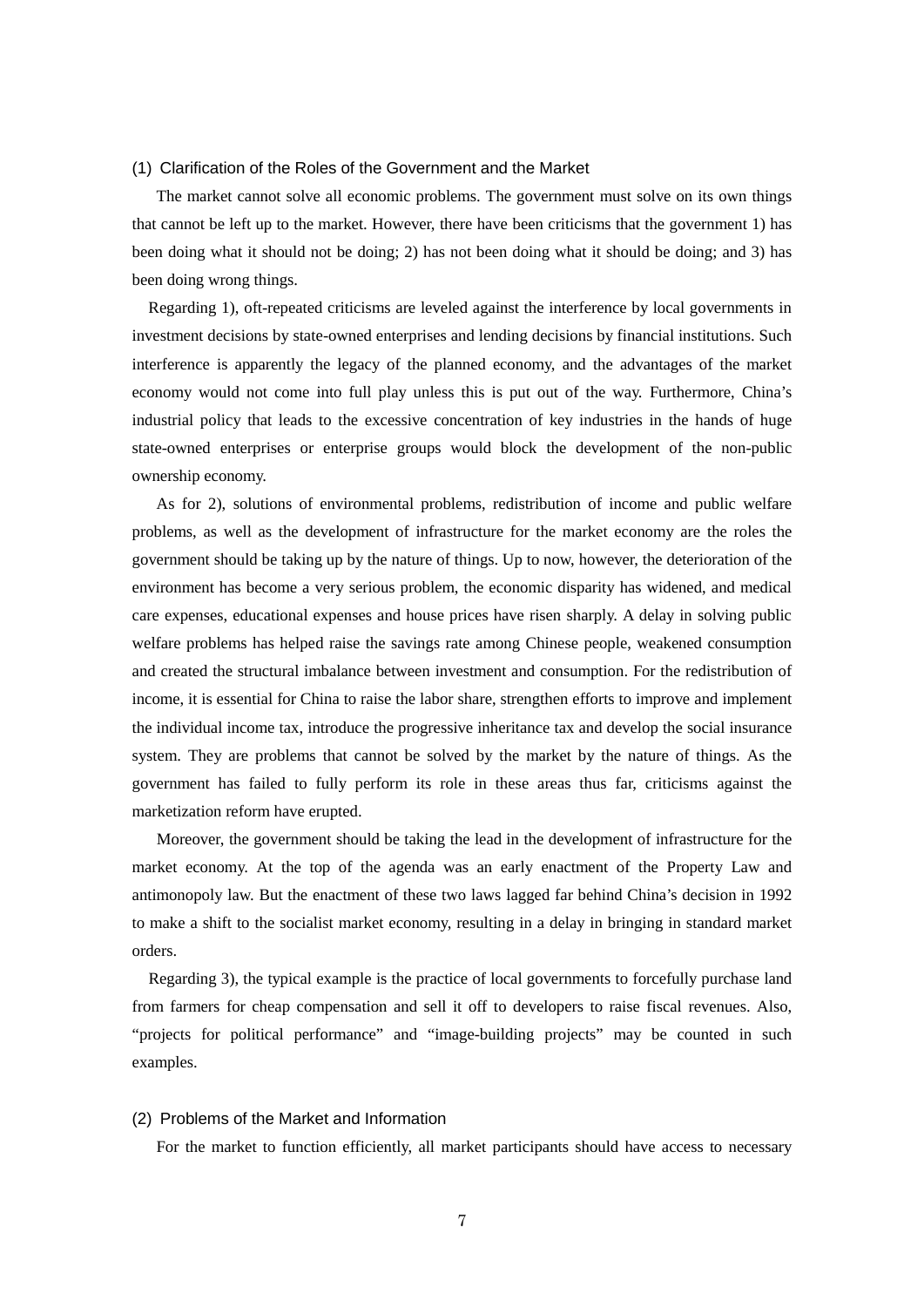information. When there is a big information gap among market participants, it gives rise to speculation and ultimately creates a speculative bubble.

 Similar problems could arise in the transition from the planned economy to the market economy. The planned economy, by nature, is the system where the command division of the government manages information in an integrated manner. When the marketization goes ahead without the decentralization and sharing of information, it makes it possible for people in the command divisions of various levels of government and their relatives to monopolize important information and use it to amass enormous wealth. The uneven distribution of information appears to be behind the widening gap between the rich and the poor at present and the rise of super-rich people in China.

 However, this is not the problem that can be ascribed to the market mechanism, but the problem associated with the legacy of the planned economy. It can be solved if market participants are allowed to share and utilize necessary information by thoroughly pushing ahead with marketization and anti-corruption efforts, strict restrictions on the monopolization of information and proactive disclosure of market information.

#### (3) Problems of the Market and Ethics

The market economy, by its nature, does not function efficiently unless market participants comply with rules, because the market where market participants do not abide by rules would become a savanna ruled by the law of the jungle. People who participate in the market need to have a sense of justice and the spirit of fair play.

 However, when people can get larger gains in the short term by not abiding by the rules than by abiding by the rules, or when people can get larger gains in the short term by deceiving counterparties than by faithfully performing contracts, it would not be absolutely easy to lead market participants to abide by the rules. Some form of ethical motivation would be needed to make market participants willing to abide by the market rules.

# II. Macroeconomic Policy for 2013 in the Report on the Work of the Government

 On March 5, 2013, China convened the 12th National People's Congress (the equivalent to parliament), where then Prime Minister Wen Jiabao delivered his last Report on the Work of the Government (hereinafter referred to as the "Report"). The Report is an important document that spells out the basic economic policy for the coming year.

# 1. Problems in the Domestic Economy

The Report listed a host of remaining problems as described below:

(1) Unbalanced, uncoordinated and unsustainable development

The Chinese economy are confronted with a host of problems, including economic disparities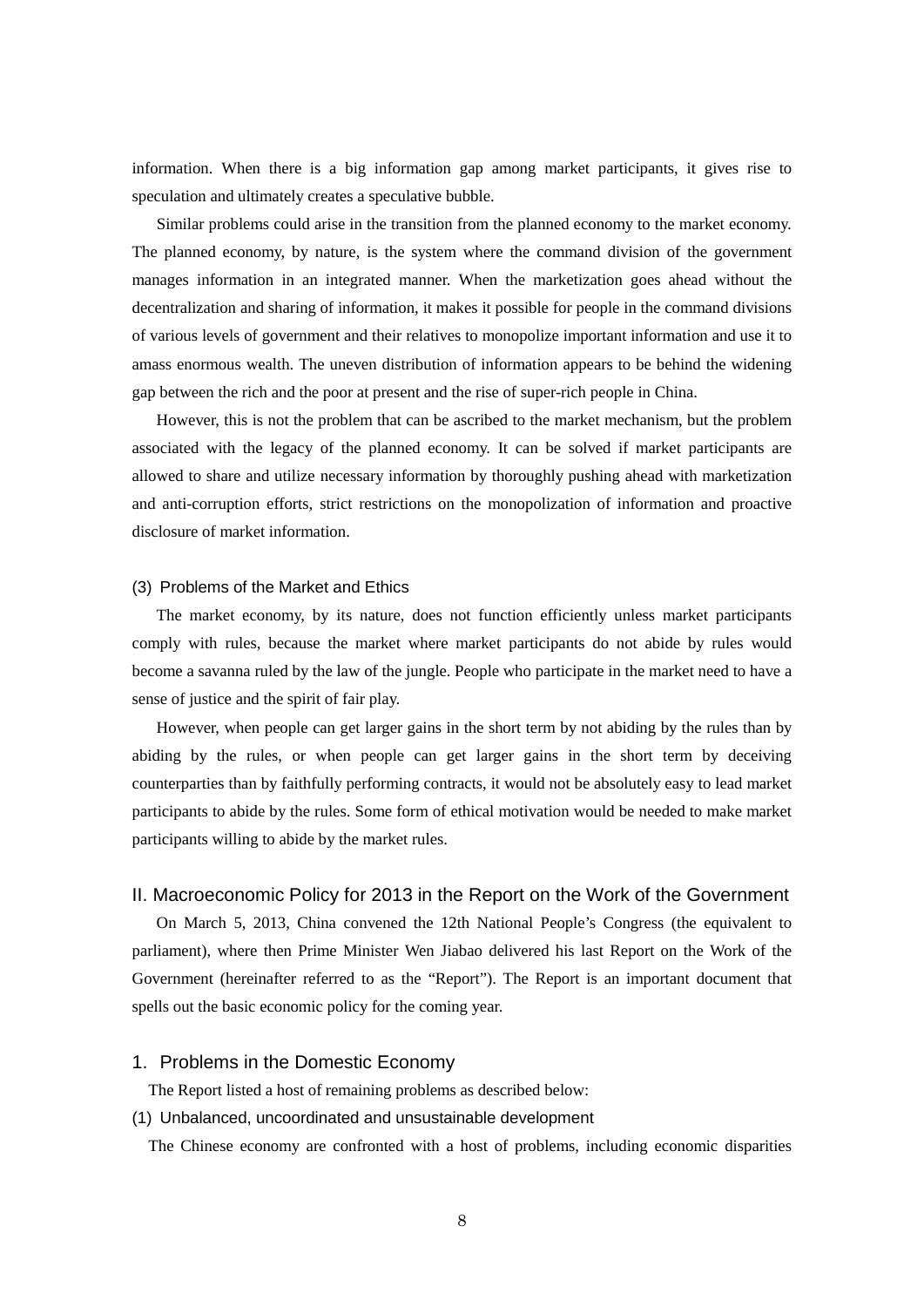between urban and rural areas, between regions and between individuals, the uncoordinated state of economic development and social policies (for example, development and improvement of sanitary facilities and the minimum medical security system), the uncoordinated state of economic development and resources, energy and the environment, the imbalance between investment and consumption, the imbalance of the industrial structure (secondary and tertiary industries), and the extensive growth formula (massive input of resources, energy and labor).

 The "Scientific Outlook on Development" and the "Transformation of the Economic Development Mode" advocated by former Communist Party General Secretary Hu Jintao sought to solve these problems for sustainable growth. But the Hu Jintao government failed to make much of the achievement in this area, leaving most of the problems to the new leadership of Xi Jinping and Li Keqiang.

(2) Growing conflict between downward pressure on economic growth and excess production capacity

The excess production capacity for steel, cement, electrolytic aluminum, sheet glass, coke, photovoltaic power generation and wind power generation poses serious problems, resulting in the spread of loss-making operations. This can be traced to the substantial addition to capital spending under large-scale economic measures in 2009-2010, making the industry reorganization a major challenge.

(3) Coexistence of enterprises' increasing operating costs and their weak capacity for innovation

Since 2010, minimum wages have been raised by more than 20% each year. The increases reflect the government's policy to raise income of low-income earners and promote personal consumption and are thus expected to continue going forward. It may be said that the era of China's low cost has been brought to an end.

However, unless wage increases are accompanied by the enhancement of productivity, the Chinese economy's international competitiveness would be significantly undermined. Chinese enterprises are confronted with the urgent tasks of strengthening their innovation capacity independently and fostering and bolstering their own brands.

(4) Conflict between the slowing growth of government revenue and increasing fixed government expenditures

While fiscal revenues are declining in tandem with the slowdown of the economic growth, fixed government expenditures in social insurance and other public welfare-related areas, putting widening pressures on China's fiscal deficits. Structural problems found in Japan's public finances are beginning to emerge in China as well.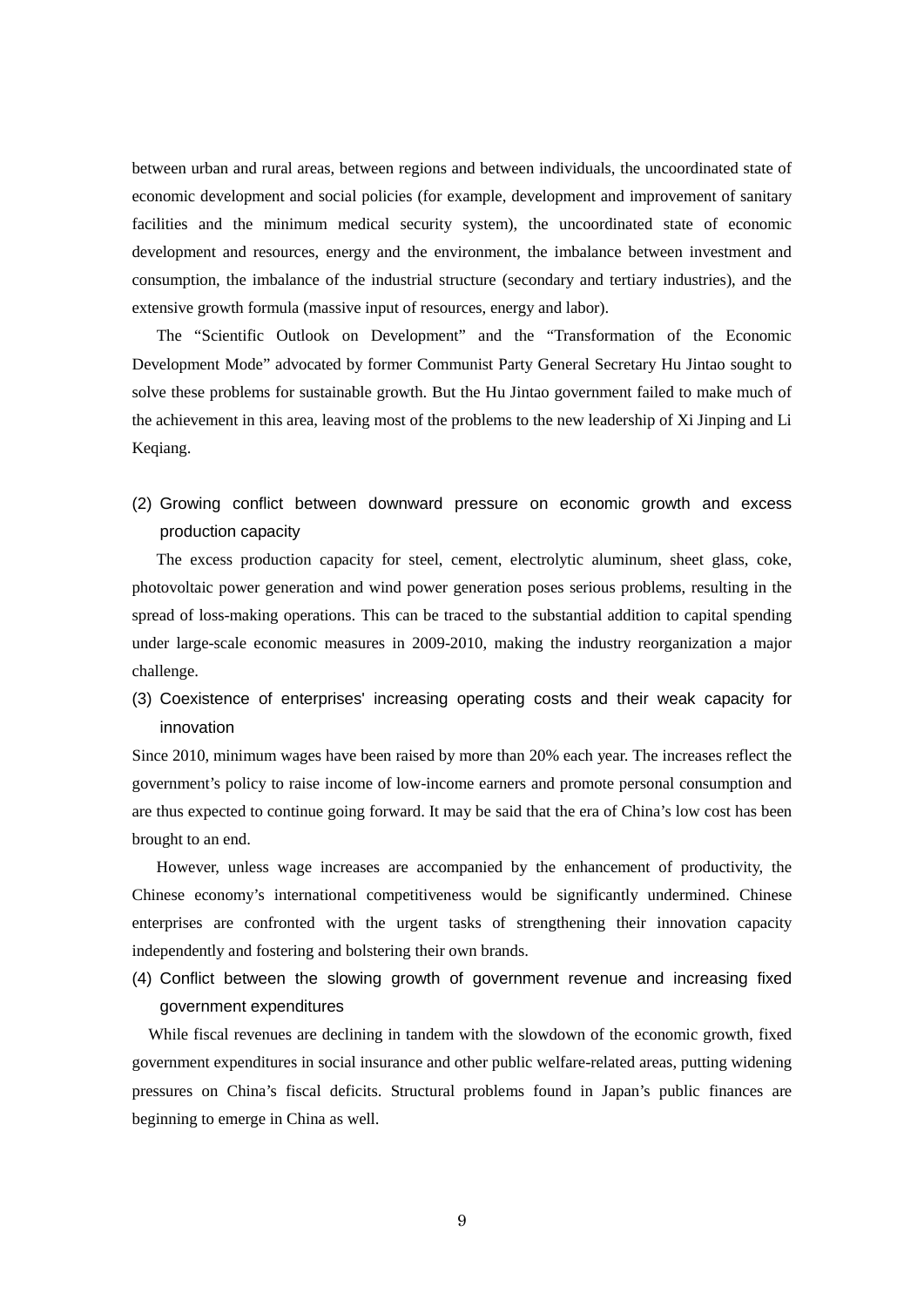#### (5) There are potential risks in the financial sector

There are three risks in the financial sector.

1) Debts of local governments

Large-scale economy-boosting measures implemented in 2009-2010 brought large fiscal burdens on local governments. As local governments in China are barred from borrowings, fiscally-strapped local governments one after another established dummy companies (called "financing platforms"). Financing platforms procured massive amounts of funds from banks, but repayments of such funds began to fall into arrears from around the end of 2010, bringing to light hidden debts of local governments. Based on the audit conducted by the central government's auditing body, debts of local governments stood at 10.7 trillion yuan at the end of 2010. Their debts continued to grow subsequently, and total debts at present are believed to have swollen to top 20 trillion yuan, with their repayments posing a major problem.

#### 2) Real estate-related loans

Funds are rapidly flowing into the real estate market, and if house prices nosedive, it could shake the entire financial system.

#### 3) Private-sector finance

 Since private-sector enterprises have low creditworthiness and often find it difficult to obtain loans from banks, they borrow money from loan sharks. In particular, Wenzhou in Zhejiang Province was known as the place that had many well-developed private-sector enterprises and private-sector financings. When the economy was booming, private enterprises were able to repay their high-interest borrowings. After exports turned sour, however, private enterprises there went bankrupt one after another around September 2011, followed by a string of bankruptcies of loan sharks that lent money to them, with many loan sharp operators also skipping town or killing themselves one after another. There occurred sort of regional financial panic in Wenzhou. This panic was calmed down by the government's efforts led on the spot by Prime Minister Wen Jiabao. But the supervision and regulation of the private-sector finance remains as a major challenge.

 In addition, a large number of trust companies and other entities are incorporating high-risk, high-return bonds issued by financing platforms to raise funds and selling them a wide range of investors and depositors as high-return products for speculative investment without adequately disclosing risks involved. As many issuing financial platforms face growing financial problems, the safety of these financial products is being called into serious question.

# (6) Unbalanced industrial structure and the weak agricultural foundation

As stated earlier, the services industry is developing only slowly, while agriculture remains vulnerable to weather conditions.

(7) Economic development increasingly in conflict with resource conservation and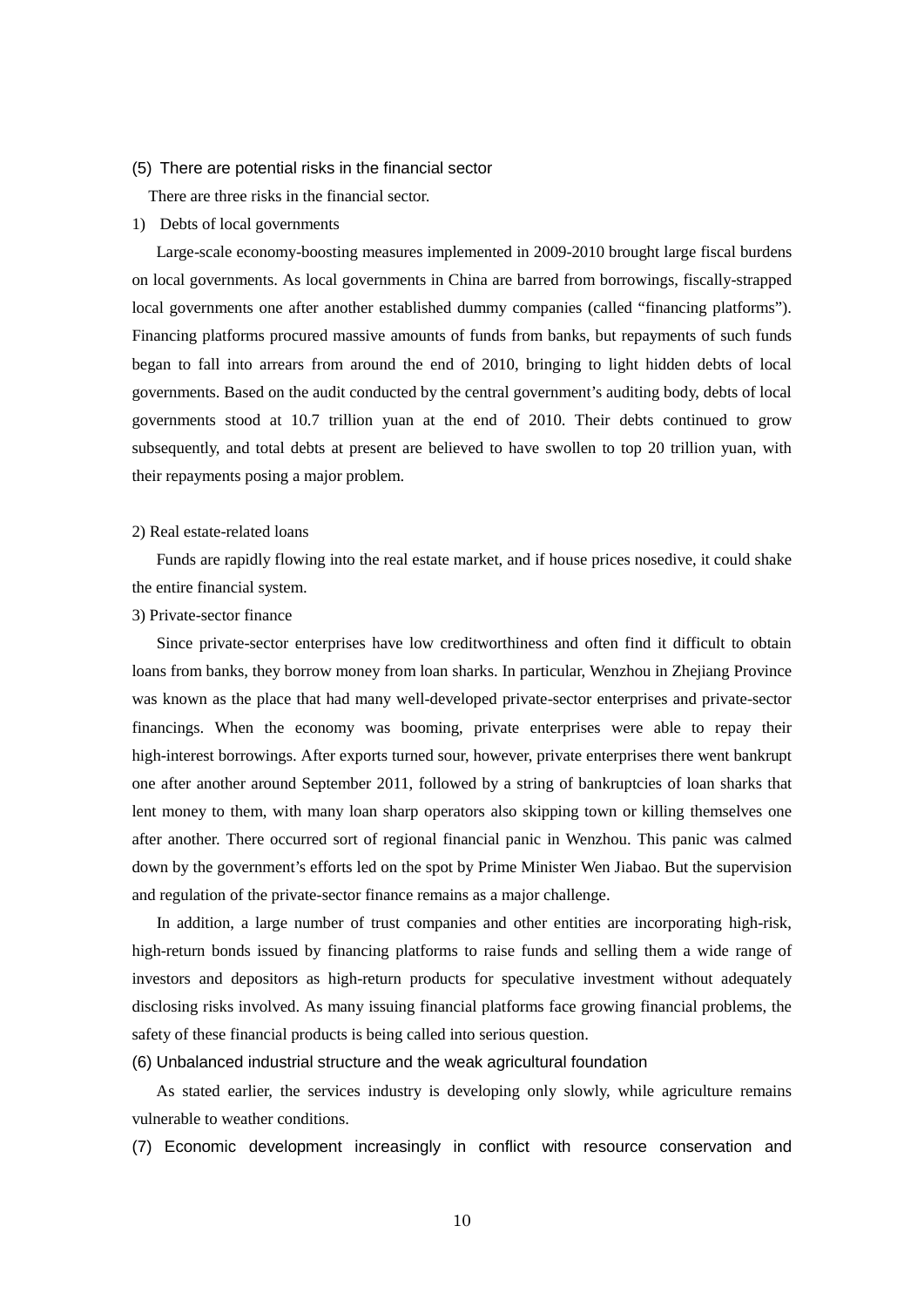#### environmental protection

 While air pollution by PM2.5 drew keen attention recently, water contamination and soil contamination have also become serious problems in China.

(8) Large development gap between urban and rural areas and between regions, and large income disparities between individuals.

 These gaps represent not only the bottleneck for an expansion of private consumption but also the source of spreading public discontent, making it an urgent task to narrow the gaps through reform of the income distribution structure.

(9) Marked increase in social problems, and many problems in the areas of education, employment, social security, medical care, housing, the environment, food and drug safety, workplace safety and public order affecting people's vital interests and having some people still lead hard lives

 These are exactly public welfare problems in China, and inadequacies in all of these areas are heightening people's discontent. When people see inadequacies in public welfare, they feel uneasy about present conditions and the future and increase savings, leaving little room for private consumption to grow. Thus, the security and improvement of public welfare has been placed at the top of the Chinese government's agenda since the Hu Jintao administration.

# 2. Macroeconomic Policy for 2013

#### (1) Goals of Macroeconomic Policy

 While China's macroeconomic policy goals for 2012 were "steady and rapid economic development and maintaining basic stability of overall prices," the goals for 2013 were set to promote "sustained and healthy economic development" with the "focus on improving the quality and performance of economic growth." The new goals show that following the end to the period of high growth, China has come to attach importance to the quality, efficiency, sustainability and soundness of the economic growth, rather than the speed of the growth.

#### (2) Growth Target

The growth target for 2013 was set at "about 7.5%," as for 2012. Explaining the reasons for the target, the Report said that 1) "we must ensure that economic growth is in accord with the potential economic growth rate, the ability to supply factors of production, and the bearing capacity of resources and the environment" and 2) "we should guide all the people to shift the focus of their work to accelerating the change of the growth model, adjusting the economic structure and improving the quality and performance of economic growth, so as to promote sustained and healthy economic development." Thus, the Chinese government has acknowledged the considerable decline in China's potential growth rate, and is trying to bring the growth target more into line with the actual economic conditions and promote the adjustment of the economic structure.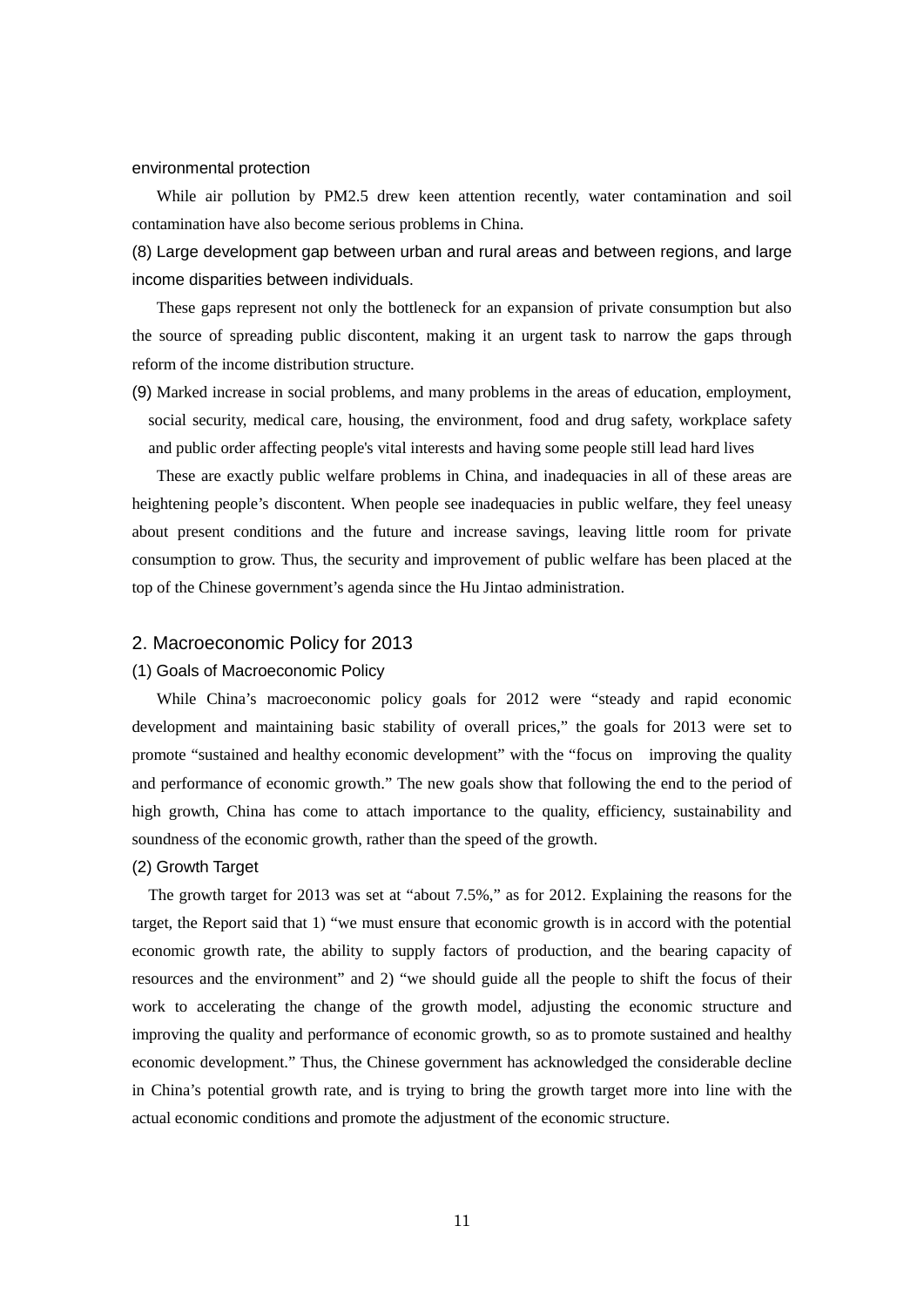#### (3) Public Finance

The Report said the Chinese government will "continue to implement a proactive fiscal policy." It projects a deficit of 1.2 trillion yuan, 400 billion yuan higher than the restrained budgeted figure in 2012. The increase in the deficit in 2013 will bring the deficit-to-GDP ratio to about 2%, up from around 1.5% in 2012.

 The Report said the government will continue to give priority to spending on "education, medical and health care, social security and other weak areas that are important to people's wellbeing," while public investment will be mainly made in government-subsidized housing projects that have the nature of social insurance, infrastructure projects related to agriculture, water conservancy and urban utilities networks, social programs, energy conservation and environment protection-related areas. As the structural tax reduction policy, the government will accelerate the pilot project for the services industry, launched in FY2012, to replace business tax with VAT, extending the projects to more areas and sectors in a timely manner.

#### (4) Finance

The Report said the government will "continue to implement a prudent monetary policy." But the target for growth of M2 for 2013 was set at about 13%, somewhat lower than the 2012 target of 14% and the actual 2012 growth of 13.8%.

 Regarding the allocation of financial resources, the Report said the government will "guide financial institutions to increase financial support for structural adjustments to the economy, especially for agriculture, rural areas and farmers, small and micro businesses, and strategic emerging industries, and satisfy funding needs for key national projects under construction or expansion," and tighten management of financial risks. The government also said it will "steadily carry out reforms to make interest rates and the RMB exchange rate more market-based" and proceed with the phased liberalization of capital transactions.

#### (5) Expansion of Domestic Demand

While noting, "The difficulty in and key to expanding domestic demand lie in consumption, and that is also where the potential lies," the Report said that as personal consumption cannot be expected to rapidly expand anytime soon, "In the current stage, the role investment plays in promoting economic growth cannot be underestimated." But it added the government will pay close attention to the accurate direction of investment (for example, housing, schools, hospitals, agriculture, rural areas, farmers, urban infrastructure, the Great Western Development, and energy-saving and environmental protection), optimization of investment structure and the enhancement of the quality and performance of investment, noting that investment often gets overheated immediately after the Party Congress. The Report also said that "we must further relax controls over market access for nongovernmental investment and stimulate it."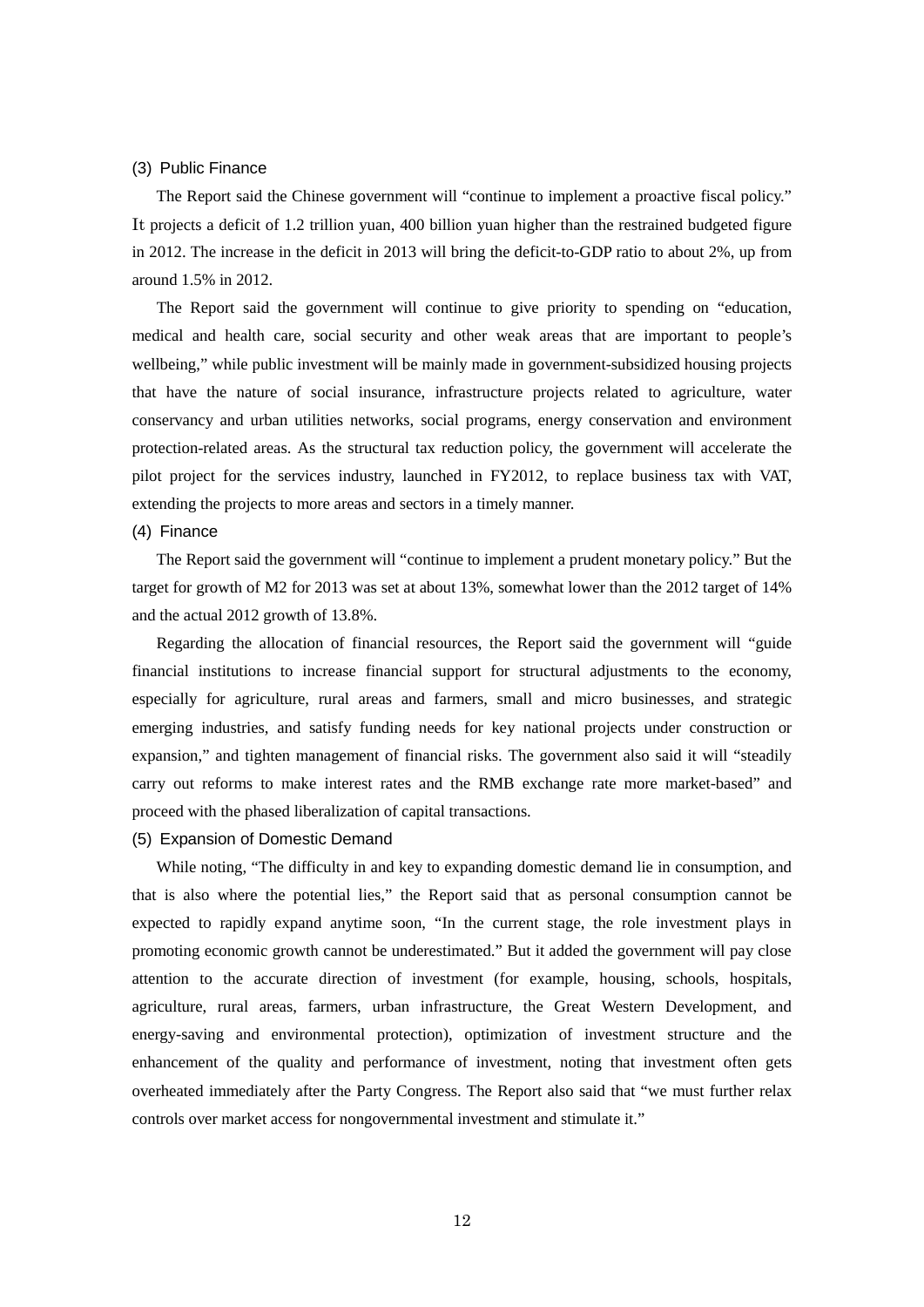#### (6) Urbanization

The promotion of urbanization is the key element of new Prime Minister Li Keqiang's policies. China is now in the transition from high growth to medium growth, but the progress in urbanization will underpin China's economic growth over the medium term as it helps expand consumption and employment, promote construction of urban infrastructure and develop the services sector. In this regard, the Report said that China "should accelerate reform of the household registration system… register eligible rural workers as permanent urban residents in an orderly manner; progressively expand the coverage of basic public services in urban areas to all their permanent residents."

 However, urbanization could also risk wanton development, deterioration of urban problems such as the excessive concentration of the population and going slum, and the decline of agriculture due to reduced farmland. Since there are already early signs of wanton development, such as spiraling house prices and the rapid expansion of investment in property development and real estate-related lending, close attention should be paid to developments going forward.

# III. Macroeconomic Policies for the Present

 Following the announcement of the GDP growth for the April-June quarter, General Secretary Xi Jinping presided over a meeting of the Politburo of the Communist Party's Central Committee, called on July 30 to review the economic situation in the first half of 2013 and consider China's economic policies for the second half. The results of the Politburo meeting are outlined below:

# (1) Review of the Economic Situation

Major economic indicators for the first half are well within a reasonable range of the targets set for the full year and the socioeconomic development has made a generally favorable start. The economy has maintained moderate growth, overall price levels are basically stable and the employment situation is largely stable. Production of grain crops and edible oil during summer is abundant, the development of the services sector continues to accelerate, the accomplishment of scientific and technological innovation is emerging constantly, and we further strengthened energy-saving efforts and reductions in emissions of pollutants. The streamlining and decentralization of powers of the government has moved ahead proactively, reform and the opening gained further ground and social projects have been strengthened.

# (2) Problems in Macroeconomic Policy

At present, China's development is in the period of an important strategic opportunity where it can still make a major contribution, and the fundamental conditions for sustained and healthy economic growth are in place, with the Chinese economy as a whole still expected to maintain moderate growth.

At the same time, we need to recognize that the global economy is in the middle of a major adjustment, and the domestic and international environment is highly complicated. We need to be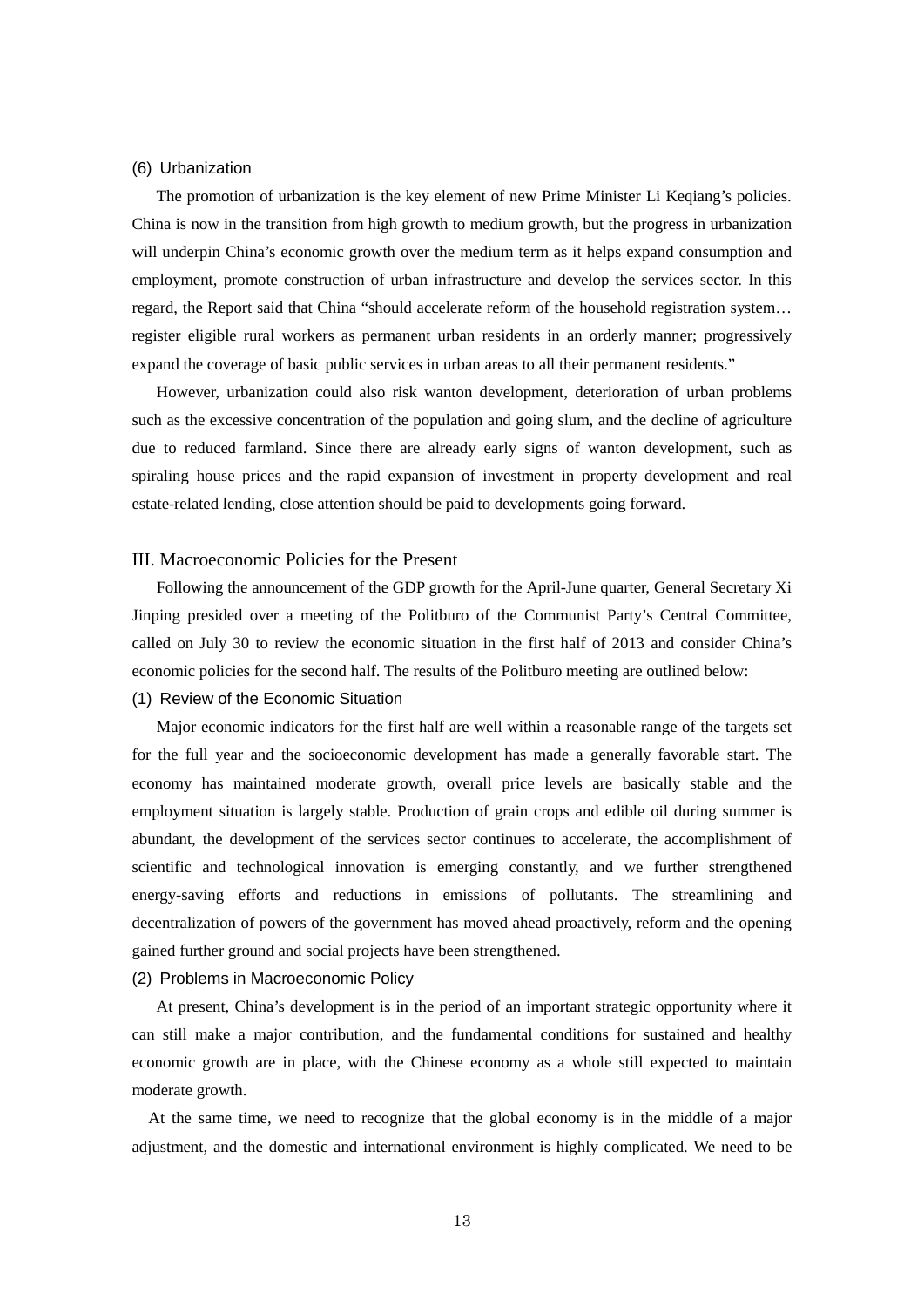well-prepared for any eventualities, and we not only need to prepare for all kinds of complicated and difficult situations, but also firmly grasp the opportunity for important adjustment, proactively achieve results and seek a further advancement through innovation. We need to stick with the integrated planning for stable growth, structural adjustment and promotion of reform, stabilize macro policies, activate micro policies, underpin them with social policies, and strive to realize the organic unification of the three tasks.

#### (3) Basic Macroeconomic Policy for the Second Half

The economic policy for the second half must uphold the pursuit of progress while maintaining stability, uphold the focus on improving the quality and performance of economic growth, uphold the continuity and stability of macroeconomic policy, enhance the appropriateness and coordination, proceed with the preadjustment and fine-tuning in a timely and appropriately manner in response to changes in the economic situation, and show successful results amid stability.

 We need to plan stable growth, structural adjustment and promotion of the reform integrally, proactively expand effective demand, and step up the promotion of the switchover and upgrading. We must also constantly deepen reform and the opening, lay emphasis on the security and improvement of people's wellbeing, and ensure the accomplishment of major tasks for the year's socioeconomic development.

 Each local government and division must bring their ideologies and behaviors into line the party's analysis of and judgments on the economic situation as well as its policy decisions and arrangements. We must consolidate our confidence, make extra efforts to achieve results and strive to steadily implement policies for socioeconomic development.

# (4) Major Policies for the Second Half

We should grasp the direction, intensity and rhythm of macro-controls to keep the economic performance within a reasonable range.

- 1) We will continue to implement a proactive fiscal policy and a prudent monetary policy, make full use of stocks, optimize the flow, emphasize the enhancement of the efficiency of use of fiscal funds, strengthen financial support for the real economy and use money where it is needed.
- 2) We will proactively draw out effective demand, promote the upgrading of personal consumption, maintain reasonable growth of investment, proactively and prudently promote the new type of urbanization with people at its core, and promote a prudent and healthy development of the real estate market.
- 3) We will maintain the stable development of agriculture, consolidate the foundation of abundant food production, steadily produce supplementary food, and steadily implement disaster-prevention and disaster-reduction measures.
- 4) We will further bolster up the vitality of enterprises, strengthen policy support and services for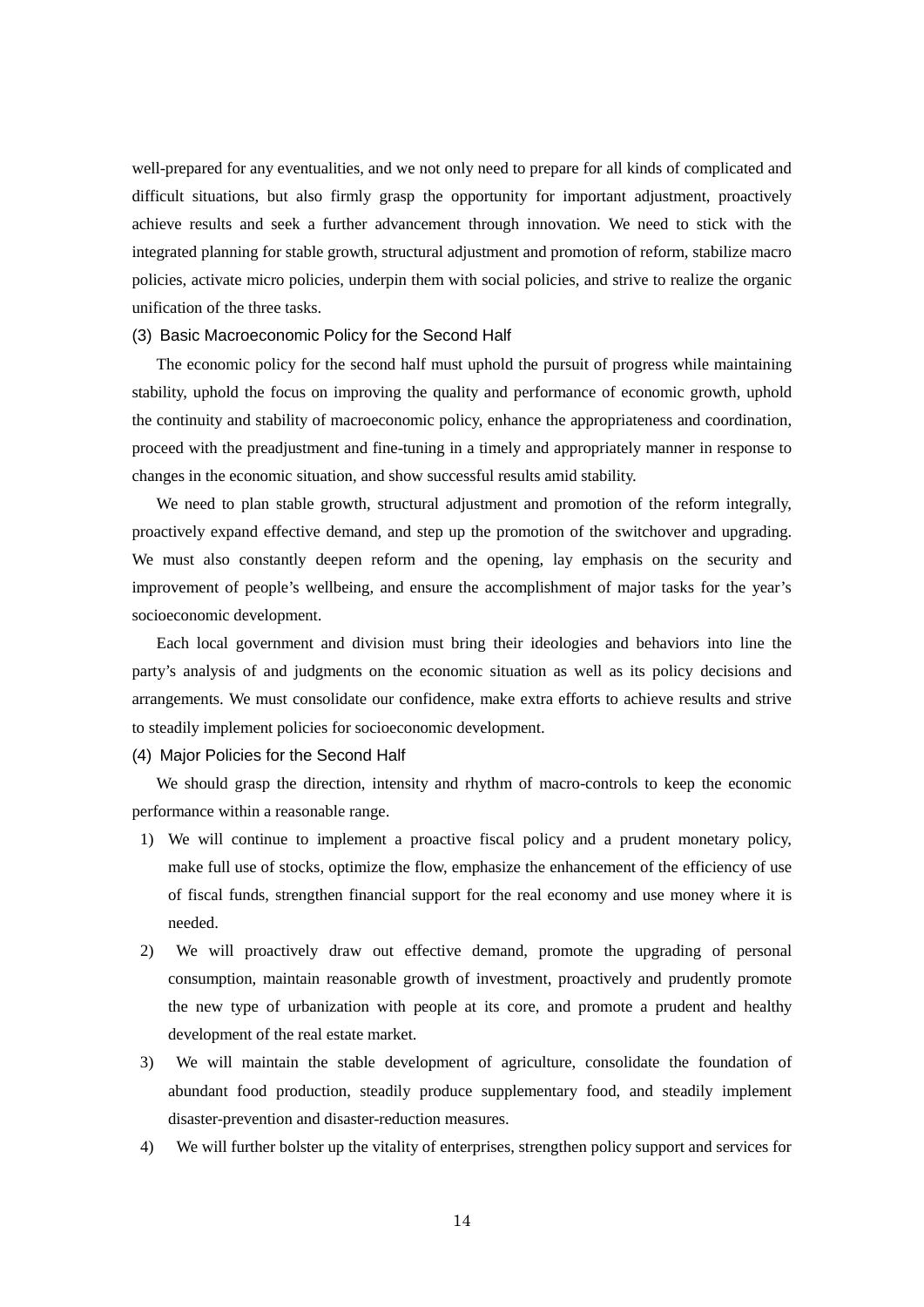small and micro businesses, consolidate expenses and reduce burdens further, and open up the channels of fund procurement for enterprises.

- 5) We will accelerate the promotion of industrial structural adjustment, promote the conversion and upgrading of traditional industries, proactively foster and develop strategic emerging industries, accelerate the development of the information industry, focus on energy-saving, environmental protection and the development of the new energy industry, and promote the development of the new services and livelihood-related services industries.
- 6) We will thoroughly implement the overall strategy for regional development and implement and develop regional development plans and policies.
- 7) We will strive toward stabilization of external trade, develop policies and services, cultivate export channels, proactively increase imports, effectively respond to trade frictions, and encourage overseas investment by well-prepared enterprises.
- 8) We will continue to withdraw or delegate items requiring administrative approval, thoroughly promote reforms of the fiscal, tax and financial systems, proactively and prudently promote the reform of prices for resources and the environment, and steadily implement overall reform-related tests.
- 9) We will stabilize overall price levels, strengthen the linkage between production, supply and sales of important products, and strive to mitigate the impact of price rises on people's livelihood.
- 10) We will lay stress on the security and improvement of public welfare, continue to develop and improve support policies for employment and the startup of businesses, integrally plan the building of social security systems for urban and rural areas, appropriately make arrangements for people's production activities and livelihood in disaster-affected areas, promote the development of projects related to education, health care, culture and sports, strengthen and overhaul social management, and maintain social harmony and stability.

# IV. Economic Policy of Prime Minister Li Keqiang ("Liconomics")

Recently, Prime Minister Li Keqiang's economic policies are occasionally referred to as "Liconomics," as those of Japanese Prime Minister Shinzo Abe are called "Abenomics." The Liconomics is said to be the term coined by three economists at Barclays Capital, and in this author's view, the Liconomics is rich in content. Its full picture is described below.

# (1) Promotion of New Type of Urbanization That Puts the People in the Heart

The first pillar of the Liconomics is the "promotion of a new type of urbanization that puts the people in the heart".

Citing reasons why the promotion of urbanization is necessary at his inaugural press conference,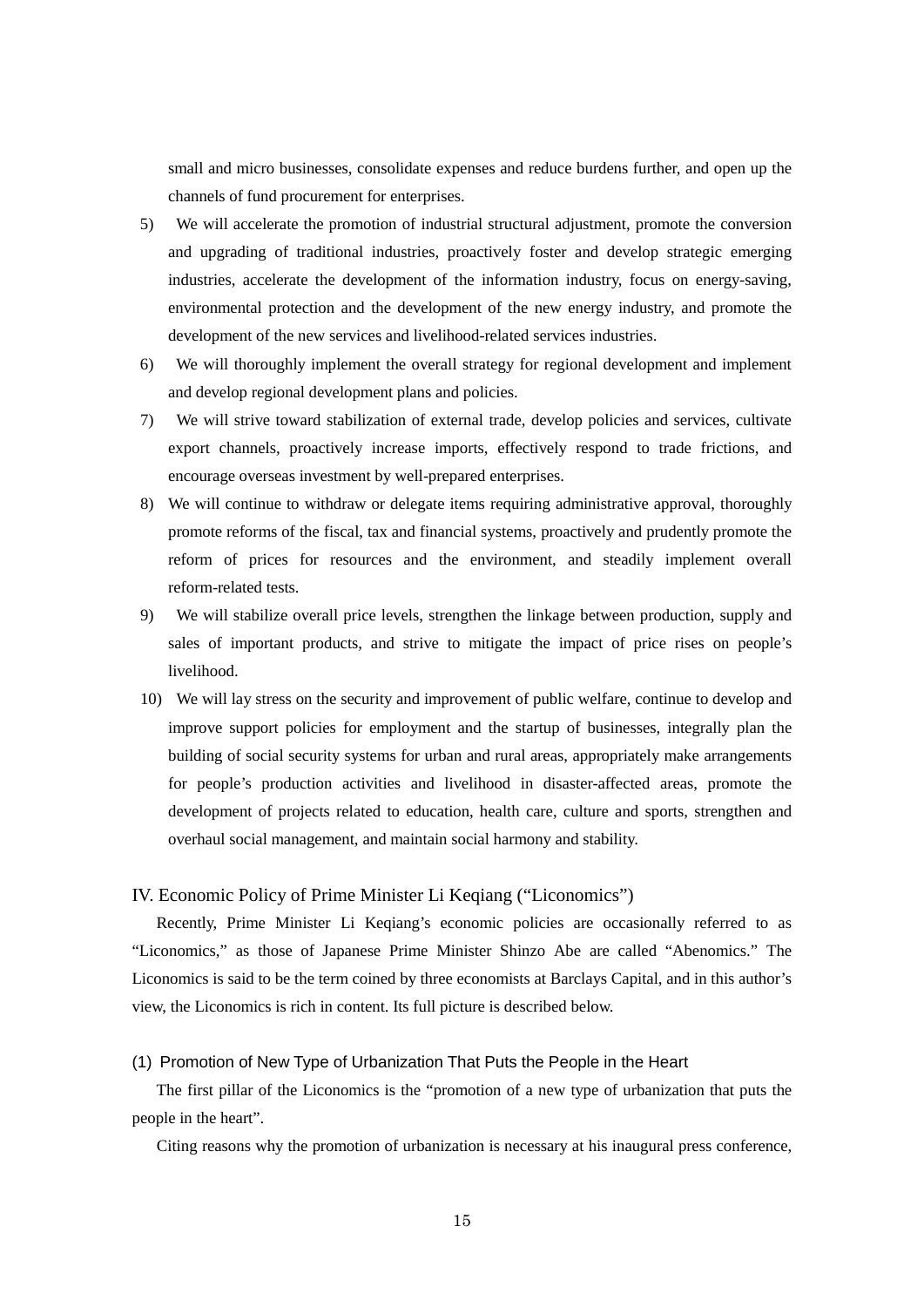Prime Minister Li said that urbanization will unleash enormous consumption and investment demand and create many job opportunities and "More directly, it can enrich farmers and benefit the nation."

 China's working-age population dwindled for the first time ever in 2012, and the recognition that China's high growth period has been brought to a close has set in among many party and government leaders. For the Chinese economy to go on the stable path of medium growth, it needs a new engine of growth and urbanization is considered to be that engine.

 First of all, urban residents consume much more than farmers. If farmers turn into urban residents in massive numbers, total consumption is likely to grow. Urbanization requires infrastructure development. Urbanization will also help develop the services industry and should also lead to increased employment. The promotion of urbanization is the key to sustained growth of the Chinese economy.

 Then, what does "human-centered" urbanization mean? Currently, the urbanization rate in China stands at 52.6%, but this figure is interpreted to show the "false urbanization." Some 260 million migrant farmers are working in urban areas, but they are markedly discriminated against resident with urban household registration in their access to such basic public services as social insurance, housing and education of their children. If the ratio of the population with access to basic public services in urban areas represents the genuine urbanization rate, China's urbanization rate stands at just around 35%. This is why China's urbanization is called the "urbanization of the population," not the "urbanization of people."

 To realize the genuine urbanization, it is necessary to reform the household registration system and turn migrant farmers-workers into urban residents who can receive basic public services on an equal footing with present urban residents. However, these steps would inevitably increase fiscal burdens on cities. Particularly because the government is pushing for the relocation of farmers to mid-sized and small cities instead of large cities, it would be necessary to drastically reform the local finance system to bolster up the fiscal bases of mid-sized and small cities.

Furthermore, summarizing what Prime Minister Li has stated, the "new type of urbanization" means urbanization that reasonably deploys large, medium-sized and small cities, avoids the urban malaise such as traffic congestion, environmental degradation and going slum, and is aligned with the advancement of agriculture and rural areas.

 As described above, Prime Minister Li has the very lofty vision of urbanization. But local governments are poised to expand investment in real estate development on the pretext of urbanization. It does not seem to be an easy task to push forward urbanization in a healthy and stable manner while avoiding wanton development seen in 2003-2004.

#### (2) Transformation of the Government Function

The second pillar is the "transformation of the government function."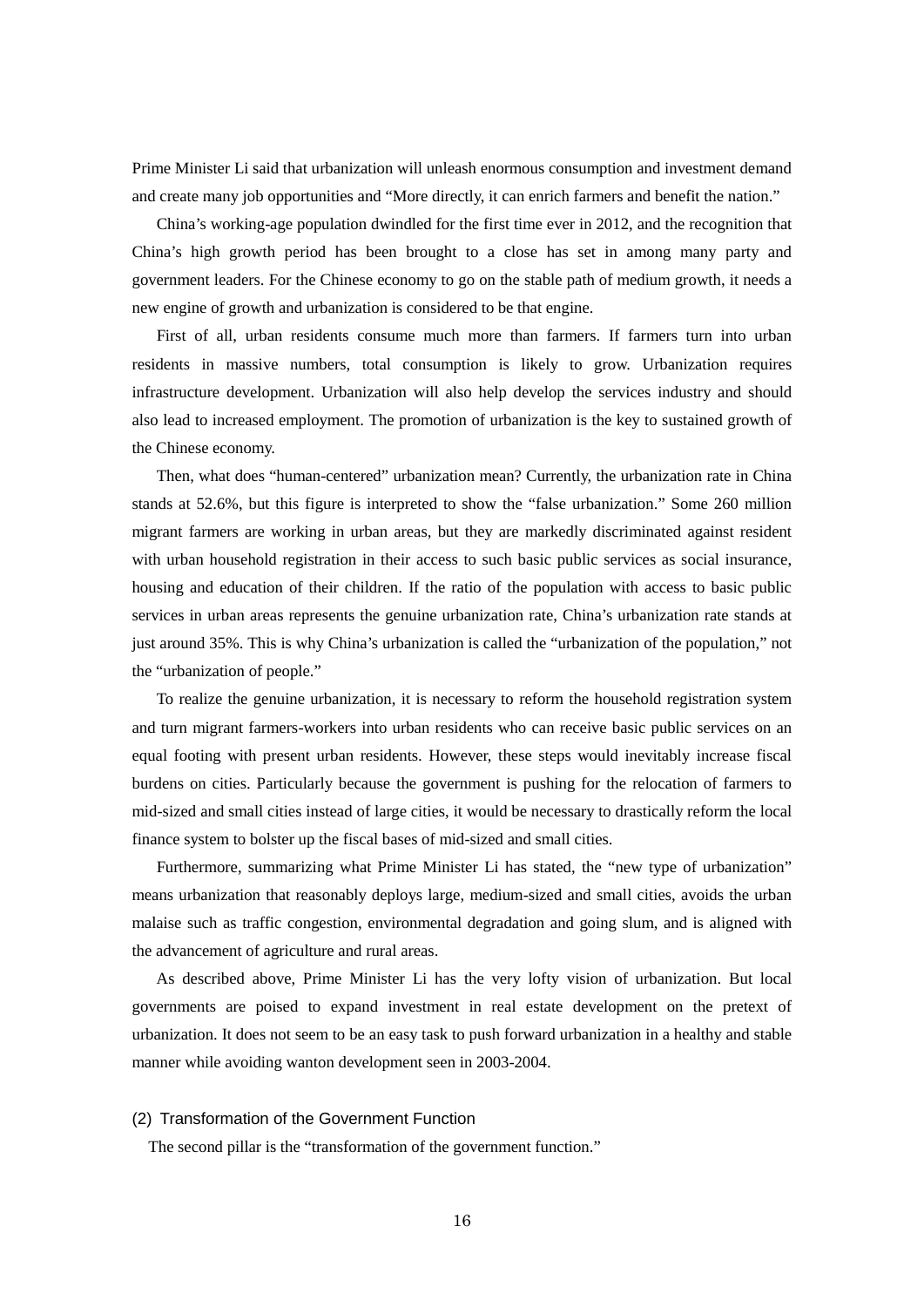At the inaugural press conference as described above, Prime Minister Li stated that the "transformation of the government function is to redefine the relations between the government and society and between government and the market." He added, "Frankly speaking, let the market and society decide what they are capable of accomplishing. The government should manage affairs well in what it is supposed to do."

 What he has stated is designed to limit the roles of the government and means the streamlining of government functions, promotion of deregulation and utilization of the private sector's vitality. Prime Minister Li pledged to the nation that 1) he will not allow construction of new office buildings, public halls and guest houses by the government; 2) he will reduce the government's payrolls; and 3) he will cut back on entertainment and overseas business trips at government expenses and the purchase of official vehicles. He also stated that he will slash more than one-third of over 1,700 approvals and licenses now being administered by the departments and divisions of the State Council during his term of office of five years. The State Council, at two sessions of the executive meeting has already decided to abolish or streamline a total of 133 approvals and licenses. He also came up with measures to introduce private-sector capital into the railroad and financial sectors.

 The extensive administrative reform like this resembles the administrative reform carried out in Japan in the 1980s under the Cabinet of Prime Minister Yasuhiro Nakasone. The slogans at the time were also the utilization of the private sector's vitality, promotion of deregulation and reform of Japanese National Railways. But then Prime Minister Nakasone in Japan and Chinese Prime Minister Li find themselves in the quite different positions. The administrative reform under Prime Minister Nakasone had the strong backing of the business community. In China, the business community means groups of massive state-owned enterprises, which themselves are the target of administrative reform.

 The bold administrative reform in China pits the government directly against the business community and represents no easy task. If Prime Minister Li looks for any force that would lend its support to administrative reform, he could only finds it in the ruling Communist Party. Unless he secures the strong backing of General Secretary Xi Jinping, the "transformation of the government function" he advocates could end up as empty slogans.

#### (3) Maintenance of Economic Stability within a Reasonable Range

The third pillar is the "maintenance of economic stability within a reasonable range."

 Prime Minister Li unveiled his basic stance on macroeconomic policies at a conference on China's current economic situation held on July 16. He said that a major task of macroeconomic control is to avoid sharp fluctuations and keep economic growth within a reasonable range, adding, "The lower limit is to stabilize economic growth and maintain employment, while the upper limit is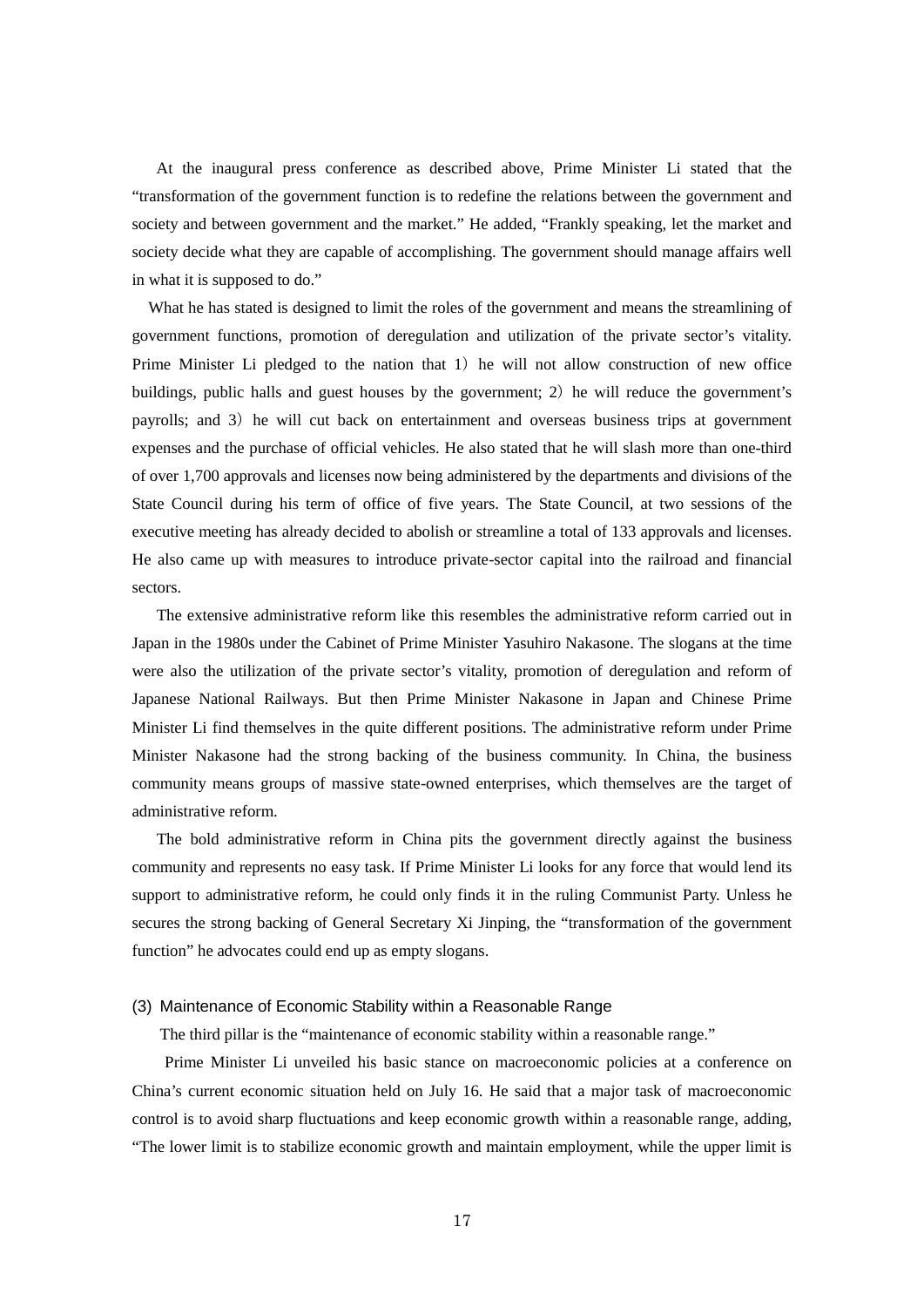to prevent inflation." He thus indicated that the government will place an emphasis on the transformation of the growth model and structural adjustment when the economic management is maintained within a reasonable range, while the government's macroeconomic policies focus on stable growth or prevention of inflation when the state of economic management approaches the upper limit or the lower limit.

 While specific figures of the upper limit or the lower limit have not been revealed, most economists believe that the upper limit is the inflation target of 3.5% for 2013 and the lower limit is the average growth rate target of 7% for the duration of the 12th Five-Year Plan.

 As seen above, Prime Minister Li is negative toward the re-invocation of large-scale economy-boosting measures implemented in 2009-2010 right after the Lehman Shock, but stands ready to respond to a major downward risk of the Chinese economy, paying a measure of heed to those who give priority to economic growth.

 However, the current problems confronting China, such as the excessive production capacity, huge debts of local governments and the problem of "shadow banking," are all the after-effects of the economic measures introduced in 2009-2010. It is no easy task to flexibly manage macroeconomic policies while mitigating the potential risks of these problems posed to industry, public finance and the financial sector.

#### (4) Return of the Reform Bonus to People

The fourth pillar is the "return of the reform bonus to people."

 Prime Minister Li routinely states that "reform is the biggest bonus," and expounding on what it means at the press conference on March 17, he said that reform can further liberate the productive forces and that "there is a huge potential for the benefit of all the people, there is a huge space for reform dividend."

At the press conference, Prime Minister Li cited the content of reform as 1) reform of the fiscal and budget systems, 2) market-oriented interest rates and exchange rates, 3) liberalization of the services industry, 4) reform of the income distribution system, 5) reform of the social security system, and 6) the entry of private-sector capital into the finance, energy and railways sectors, among others.

 It should be noted that while Prime Minister Li acknowledged that the reform has already entered the difficult stage of conflicting with vested interests, he demonstrated his resolve to push ahead with the reform by saying that "it is about the fate of the country, the future of the nation," adding that the reform "takes courage, wisdom and toughness."

#### (5) Future Challenges

As discussed above, whether it is the transformation of the government function or further